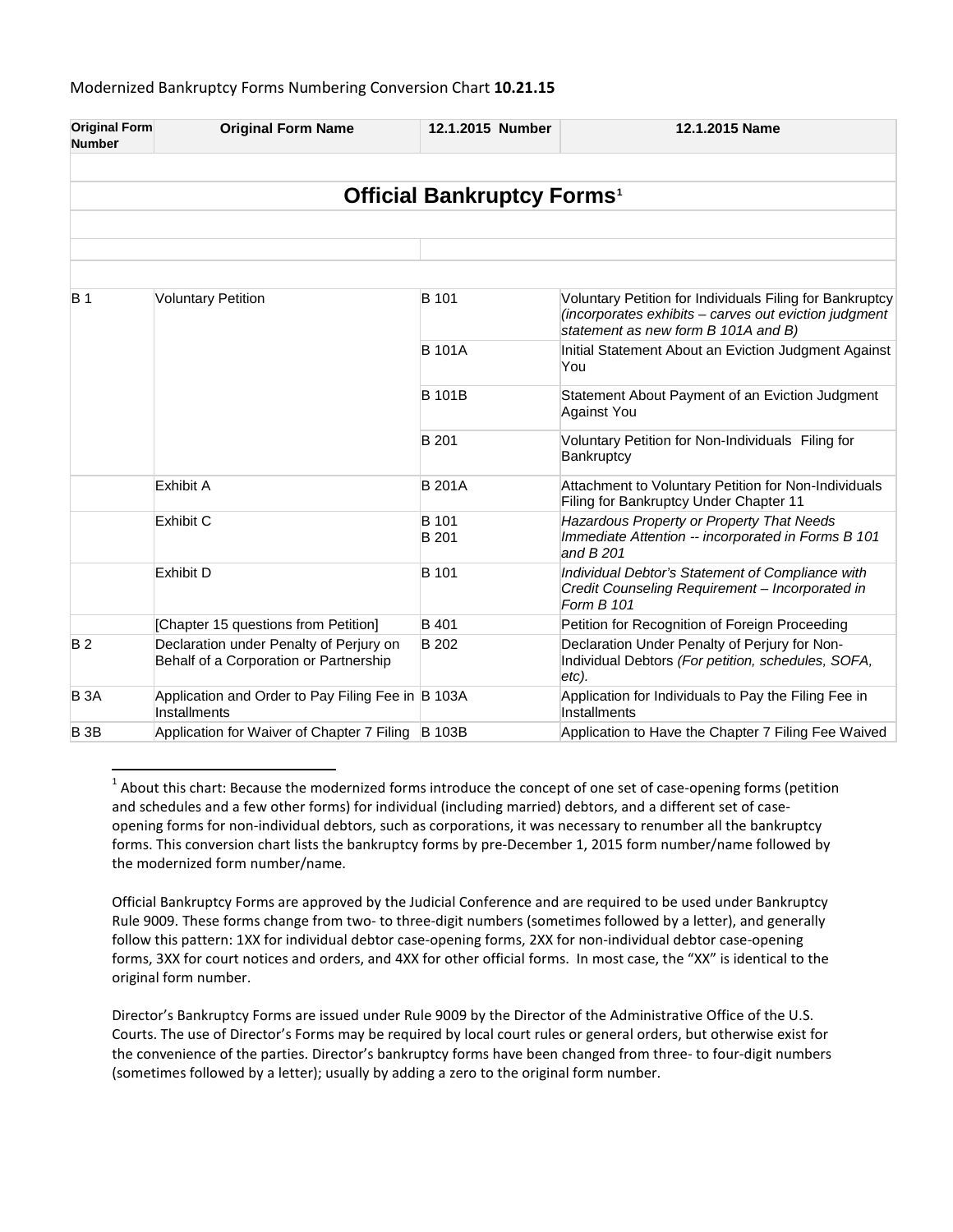| <b>Original Form</b><br><b>Number</b> | <b>Original Form Name</b>                                                     |                               | 12.1.2015 Number | 12.1.2015 Name                                                                                                                                          |
|---------------------------------------|-------------------------------------------------------------------------------|-------------------------------|------------------|---------------------------------------------------------------------------------------------------------------------------------------------------------|
|                                       | Fee                                                                           |                               |                  |                                                                                                                                                         |
| <b>B4</b>                             | List of Creditors Holding 20 Largest<br><b>Unsecured Claims</b>               | B 104                         |                  | For Individual Chapter 11 Cases: The List of<br>Creditors Who Have the 20 Largest Unsecured<br>Claims Against You Who Are Not Insiders<br>(individuals) |
|                                       |                                                                               | B 204                         |                  | For Chapter 11 Cases: The List of Creditors Who<br>Have the 20 Largest Unsecured Claims Against You<br>Who Are Not Insiders (non-individuals)           |
| <b>B5</b>                             | <b>Involuntary Petition</b>                                                   | B 105                         |                  | Involuntary Petition Against an Individual                                                                                                              |
|                                       |                                                                               | B 205                         |                  | Involuntary Petition Against a Non-Individual                                                                                                           |
| B 6 Sum                               | Summary of Schedules (Includes<br>Statistical Summary of Certain Liabilities) | <b>B</b> 106 -- Summary       |                  | A Summary of Your Assets and Liabilities and Certain<br>Statistical Information (individuals)                                                           |
|                                       |                                                                               | <b>B</b> 206 -- Summary       |                  | A Summary of Your Assets and Liabilities (non-<br>individuals)                                                                                          |
| <b>B</b> 6A                           | Schedule A - Real Property                                                    |                               | <b>B</b> 106A/B  | Schedule A/B: Property (combines real and personal<br>property, individuals)                                                                            |
| <b>B</b> 6B                           | Schedule B - Personal Property                                                |                               | <b>B 206A/B</b>  | Schedule A/B: Property (combines real and personal<br>property, non-individuals)                                                                        |
| <b>B</b> 6C                           | Schedule C - Property Claimed as Exempt B 106C                                |                               |                  | Schedule C: The Property You Claim as Exempt<br>(individuals)                                                                                           |
| <b>B</b> 6D                           | Schedule D - Creditors Holding Secured<br>Claims                              | <b>B</b> 106D                 |                  | Schedule D: Creditors Who Hold Claims Secured By<br>Property (against individuals)                                                                      |
|                                       |                                                                               | <b>B206D</b>                  |                  | Schedule D: Creditors Who Hold Claims Secured By<br>Property (against non-individuals)                                                                  |
| B <sub>6E</sub>                       | Schedule E - Creditors Holding<br><b>Unsecured Priority Claims</b>            |                               | <b>B 106E/F</b>  | Schedule E/F: Creditors Who Have Unsecured<br>Claims (against individuals, combines priority and<br>non-priority)                                       |
| B <sub>6F</sub>                       | Schedule F - Creditors Holding Unsecured<br>Nonpriority Claims                |                               | <b>B 206E/F</b>  | Schedule E/F: Creditors Who Have Unsecured<br>Claims (against non-individuals, combines priority<br>and non-priority)                                   |
| <b>B</b> 6G                           | Schedule G - Executory Contracts and<br><b>Unexpired Leases</b>               | <b>B</b> 106G<br><b>B206G</b> |                  | Schedule G: Executory Contracts and Unexpired<br>Leases (individuals)                                                                                   |
|                                       |                                                                               |                               |                  | Schedule G: Executory Contracts and Unexpired<br>Leases (non-individuals)                                                                               |
| B <sub>6</sub> H                      | Schedule H - Codebtors                                                        | <b>B</b> 106H                 |                  | Schedule H: Your Codebtors (individuals)                                                                                                                |
|                                       |                                                                               | <b>B 206H</b>                 |                  | Schedule H: Your Codebtors (non-individuals)                                                                                                            |
| <b>B</b> 61                           | Schedule I - Current Income of Individual<br>Debtor(s)                        | <b>B</b> 106I                 |                  | Schedule I: Your Income (individuals)                                                                                                                   |
| B <sub>6</sub> J                      | Schedule J - Current Expenditures of<br>Individual Debtor(s)                  | <b>B</b> 106J                 |                  | Schedule J: Your Expenses                                                                                                                               |
|                                       |                                                                               | B 106J-2                      |                  | Schedule J-2: Expenses for Separate Household of<br>Debtor 2                                                                                            |
| B 6 Dec                               | <b>Declaration Concerning Debtor's</b>                                        | B 106 -- Declaration<br>B 202 |                  | Declaration About an Individual Debtor's Schedules                                                                                                      |
|                                       | <b>Schedules</b>                                                              |                               |                  | Declaration Under Penalty of Perjury On Behalf of a<br>Corporation or Partnership (For petition, schedules,<br>SOFA, etc)                               |
| <b>B7</b>                             | <b>Statement of Financial Affairs</b>                                         |                               |                  | Your Statement of Financial Affairs for Individuals<br><b>Filing for Bankruptcy</b>                                                                     |
|                                       |                                                                               |                               |                  | Statement of Your Financial Affairs (non-Individuals)                                                                                                   |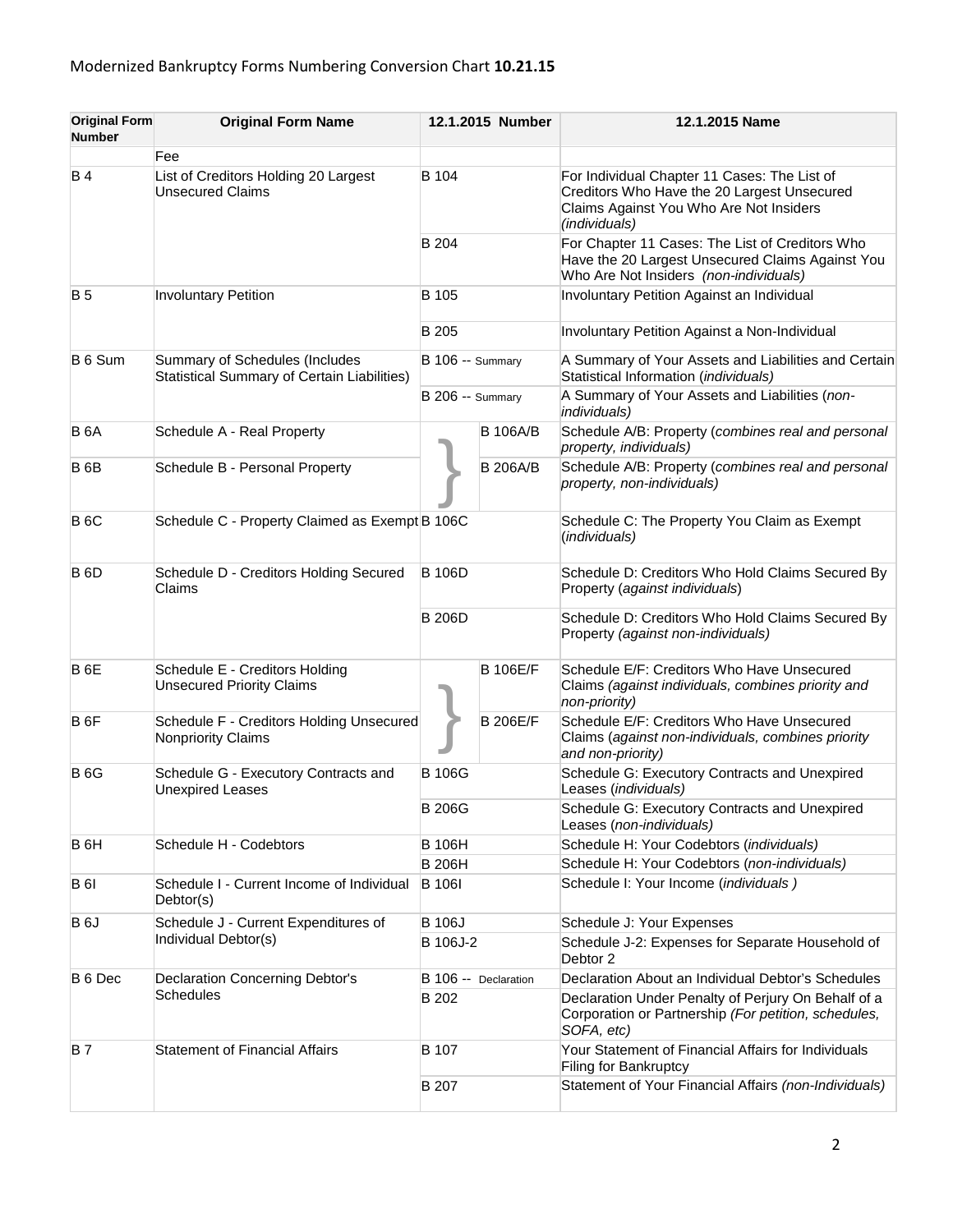| <b>Original Form</b><br><b>Number</b> | <b>Original Form Name</b>                                                                                                                | 12.1.2015 Number |               | 12.1.2015 Name                                                                                             |
|---------------------------------------|------------------------------------------------------------------------------------------------------------------------------------------|------------------|---------------|------------------------------------------------------------------------------------------------------------|
| <b>B</b> 8                            | Chapter 7 Individual Debtor's Statement of B 108<br>Intention                                                                            |                  |               | Statement of Intention for Individuals Filing Under<br>Chapter 7                                           |
| B 9A                                  | Chapter 7 Individual or Joint Debtor No<br><b>Asset Case</b>                                                                             | <b>B</b> 309A    |               | (For Individuals or Joint Debtors) Notice of Chapter 7<br>Bankruptcy Case - No Proof of Claim Deadline     |
| <b>B</b> 9B                           | Chapter 7 Corporation/Partnership No<br><b>Asset Case</b>                                                                                | <b>B</b> 309C    |               | (For Corporations or Partnerships) Notice of Chapter<br>7 Bankruptcy Case - No Proof of Claim Deadline Set |
| <b>B</b> 9C                           | Chapter 7 Individual or Joint Debtor Asset B 309B<br>Case                                                                                |                  |               | (For Individuals or Joint Debtors) Notice of Chapter 7<br>Bankruptcy Case - Proof of Claim Deadline Set    |
| <b>B</b> 9D                           | <b>Chapter 7 Corporation/Partnership Asset</b><br>Case (12/11)                                                                           | <b>B</b> 309D    |               | (For Corporations or Partnerships) Notice of Chapter<br>7 Bankruptcy Case - Proof of Claim Deadline Set    |
| <b>B</b> 9E                           | Chapter 11 Individual or Joint Debtor<br>Case                                                                                            |                  | <b>B</b> 309E | (For Individuals or Joint Debtors) Notice of Chapter<br>11 Bankruptcy Case (former Alt version combined    |
| B 9E(Alt.)                            | Chapter 11 Individual or Joint Debtor<br>Case                                                                                            |                  |               | with Form B 309-E)                                                                                         |
| B <sub>9F</sub>                       | Chapter 11 Corporation/Partnership Case                                                                                                  |                  | <b>B</b> 309F | (For Corporations or Partnerships) Notice of Chapter                                                       |
| B 9F(Alt.)                            | Chapter 11 Corporation/Partnership Case                                                                                                  |                  |               | 11 Bankruptcy Case (former Alt version combined<br>with Form B 309-F)                                      |
| <b>B</b> 9G                           | Chapter 12 Individual or Joint Debtor<br><b>Family Farmer</b>                                                                            | <b>B</b> 309G    |               | (For Individuals or Joint Debtors) Notice of Chapter<br>12 Bankruptcy Case                                 |
| B <sub>9H</sub>                       | Chapter 12 Corporation/Partnership<br><b>Family Farmer</b>                                                                               | <b>B</b> 309H    |               | (For Corporations or Partnerships) Notice of Chapter<br>12 Bankruptcy Case                                 |
| <b>B</b> 91                           | Chapter 13 Case                                                                                                                          | <b>B</b> 309I    |               | Notice of Chapter 13 Bankruptcy Case                                                                       |
| <b>B</b> 10                           | Proof Of Claim                                                                                                                           | <b>B</b> 410     |               | Proof Of Claim                                                                                             |
| <b>B</b> 10A                          | Proof Of Claim, Attachment A                                                                                                             | <b>B410A</b>     |               | Proof Of Claim, Attachment A                                                                               |
| <b>B</b> 10S-1                        | Proof Of Claim, Supplement 1                                                                                                             | <b>B</b> 410S-1  |               | Proof Of Claim, Supplement 1                                                                               |
| <b>B</b> 10S-2                        | Proof Of Claim, Supplement 2                                                                                                             | B 410S-2         |               | Proof Of Claim, Supplement 2                                                                               |
| <b>B</b> 11A                          | <b>General Power of Attorney</b>                                                                                                         | Abrogated        |               | Reissue as director's form 4011A - same name                                                               |
| <b>B11B</b>                           | Special Power of Attorney                                                                                                                | Abrogated        |               | Reissue as director's form $4011B -$ same name                                                             |
| B 12                                  | Order and Notice for Hearing on<br><b>Disclosure Statement</b>                                                                           | B 312            |               | Same                                                                                                       |
| <b>B</b> 13                           | Order Approving Disclosure Statement<br>and Fixing Time for Filing Acceptances or<br>Rejections of Plan, Combined with Notice<br>Thereof | <b>B</b> 313     |               | Same                                                                                                       |
| <b>B</b> 14                           | Ballot for Accepting or Rejecting Plan                                                                                                   | B 314            |               | Same                                                                                                       |
| B 15                                  | Order Confirming Plan                                                                                                                    | B 315            |               | Same                                                                                                       |
| <b>B</b> 16A                          | Caption                                                                                                                                  | <b>B416A</b>     |               | Same                                                                                                       |
| <b>B</b> 16B                          | Caption (Short Title)                                                                                                                    | <b>B416B</b>     |               | Same                                                                                                       |
| <b>B</b> 16D                          | Caption for Use in Adversary Proceeding<br>other than for a Complaint Filed by a<br>Debtor                                               | <b>B416D</b>     |               | Same                                                                                                       |
| <b>B</b> 17A                          | Notice Of Appeal And Statement Of<br>Election                                                                                            | <b>B</b> 417A    |               | Same                                                                                                       |
| <b>B</b> 17B                          | Optional Appellee Statement Of Election<br>To Proceed In District Court                                                                  | <b>B</b> 417B    |               | Same                                                                                                       |
| <b>B</b> 17C                          | Certificate of Compliance With Rule<br>$8015(a)(7)(B)$ or $8016(d)(2)$                                                                   | <b>B417C</b>     |               | Same                                                                                                       |
| <b>B</b> 18                           | Discharge of Debtor                                                                                                                      | <b>B</b> 318     |               | Discharge of Debtor in a Chapter 7 Case                                                                    |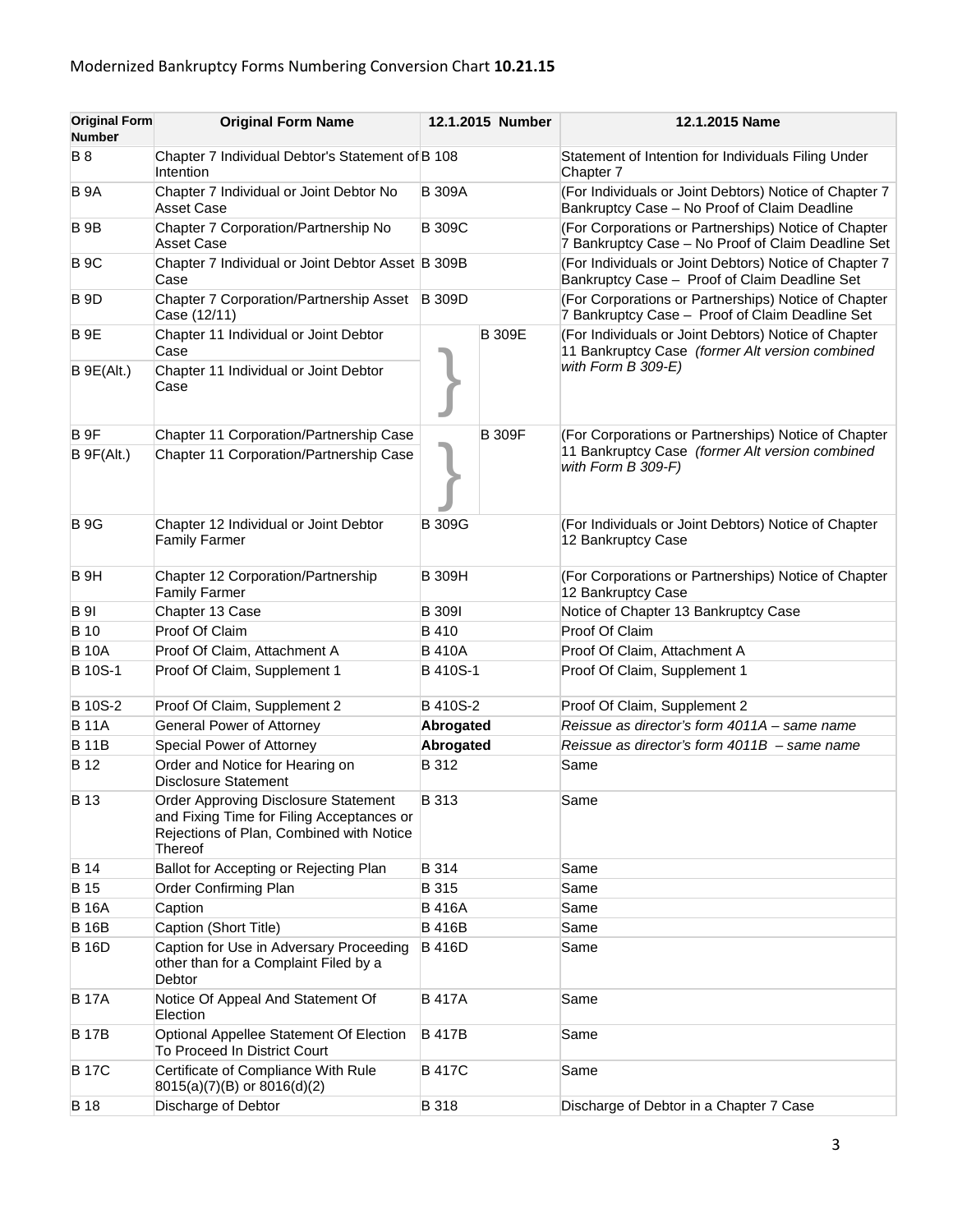| <b>Original Form</b><br><b>Number</b> | <b>Original Form Name</b>                                                                                                                                   | 12.1.2015 Number                  | 12.1.2015 Name                                                      |
|---------------------------------------|-------------------------------------------------------------------------------------------------------------------------------------------------------------|-----------------------------------|---------------------------------------------------------------------|
| B 19                                  | Declaration and Signature of Non-<br><b>Attorney Bankruptcy Petition Preparer</b>                                                                           | B 119                             | Bankruptcy Petition Preparer's Notice, Declaration<br>and Signature |
| <b>B</b> 20A                          | Notice of Motion or Objection                                                                                                                               | B 420A (eff. 12.1.16<br>or later) | Notice of Motion or Objection                                       |
| <b>B20B</b>                           | Notice of Objection to Claim                                                                                                                                | B 420B (eff. 12.1.16<br>or later) | Notice of Objection to Claim                                        |
| B 21                                  | <b>Statement of Social Security Number</b>                                                                                                                  | B 121                             | Your Statement About Your Social Security Numbers                   |
| B 22A-1                               | Chapter 7 Statement of Your Current<br>Monthly Income and Means-Test<br>Calculation (published as 22A-1)                                                    | B 122A-1                          | Same                                                                |
| <b>B 22A-</b><br>1Supp                | Chapter 7 Means Test Exemption<br>Attachment                                                                                                                | B 122A-1Supp                      | Same                                                                |
| <b>B</b> 22A-2                        | Chapter 7 Means Test Calculation                                                                                                                            | B 122A-2                          | Same                                                                |
| <b>B22B</b>                           | Chapter 11 Statement of Your Current<br>Monthly Income                                                                                                      | <b>B</b> 122B                     | Same                                                                |
| <b>B</b> 22C-1                        | Chapter 13 Statement of Your Current<br>Monthly Income and Calculation of<br>Commitment Period)                                                             | B 122C-1                          | Same                                                                |
| <b>B</b> 22C-2                        | Chapter 13 Calculation of Your<br>Disposable Income                                                                                                         | B 122C-2                          | Same                                                                |
| <b>B23</b>                            | Debtor's Certification of Completion of<br>Instructional Course Concerning Financial<br>Management                                                          | B 423                             | Certification About a Financial Management Course                   |
| <b>B</b> 24                           | Certification to Court of Appeals                                                                                                                           | <b>B</b> 424                      | Same                                                                |
| <b>B</b> 25A                          | Plan of Reorganization in Small Business<br>Case under Chapter 11                                                                                           | B 425A (eff. 12.1.16<br>or later) | Same                                                                |
| <b>B25B</b>                           | <b>Disclosure Statement in Small Business</b><br>Case under Chapter 11                                                                                      | B 425B (eff. 12.1.16<br>or later) | Same                                                                |
| <b>B25C</b>                           | Small Business Monthly Operating Report                                                                                                                     | B 425C (eff. 12.1.16<br>or later) | Same                                                                |
| <b>B</b> 26                           | Periodic Report Regarding Value,<br>Operations and Profitability of Entities in<br>Which the Debtor's Estate Holds a<br>Substantial or Controlling Interest | B 426 (eff. 12.1.16 or<br>later)  | Same                                                                |
| B 27                                  | <b>Reaffirmation Agreement Cover Sheet</b>                                                                                                                  | <b>B</b> 427                      | Cover Sheet for Reaffirmation Agreement                             |
|                                       |                                                                                                                                                             |                                   |                                                                     |

## **Director's Bankruptcy Forms**

| <b>B</b> 13S | <b>Order Conditionally Approving Disclosure</b><br>Statement, Fixing Time for Filing<br>Acceptances or Rejections of Plan, and<br>Fixing the Time for Filing Objections to the<br>Disclosure Statement and to the<br>Confirmation of the Plan, Combined with<br>Notice Thereof and of the Hearing on<br>Final Approval of the Disclosure<br>Statement and the Hearing on<br>Confirmation of the Plan | <b>B3130S</b>  | Order and Notice Conditionally Approving Disclosure<br>Statement; Fixing Time for Filing Acceptances or<br>Rejections of Plan; Fixing Time for Filing Objections<br>to Disclosure Statement and Objections to<br>Confirmation of Plan; and Fixing Time for Hearing on<br>Final Approval of Disclosure Statement and Hearing<br>on Confirmation of Plan |
|--------------|------------------------------------------------------------------------------------------------------------------------------------------------------------------------------------------------------------------------------------------------------------------------------------------------------------------------------------------------------------------------------------------------------|----------------|--------------------------------------------------------------------------------------------------------------------------------------------------------------------------------------------------------------------------------------------------------------------------------------------------------------------------------------------------------|
| <b>B</b> 15S | Order Finally Approving Disclosure<br>Statement and Confirming Plan                                                                                                                                                                                                                                                                                                                                  | <b>B</b> 3150S | Order Approving Disclosure Statement and<br>Confirming Plan                                                                                                                                                                                                                                                                                            |
| <b>B</b> 18F | Discharge of Debtor After Completion of<br>Chapter 12 Plan                                                                                                                                                                                                                                                                                                                                           | <b>B3180F</b>  | Chapter 12 Discharge                                                                                                                                                                                                                                                                                                                                   |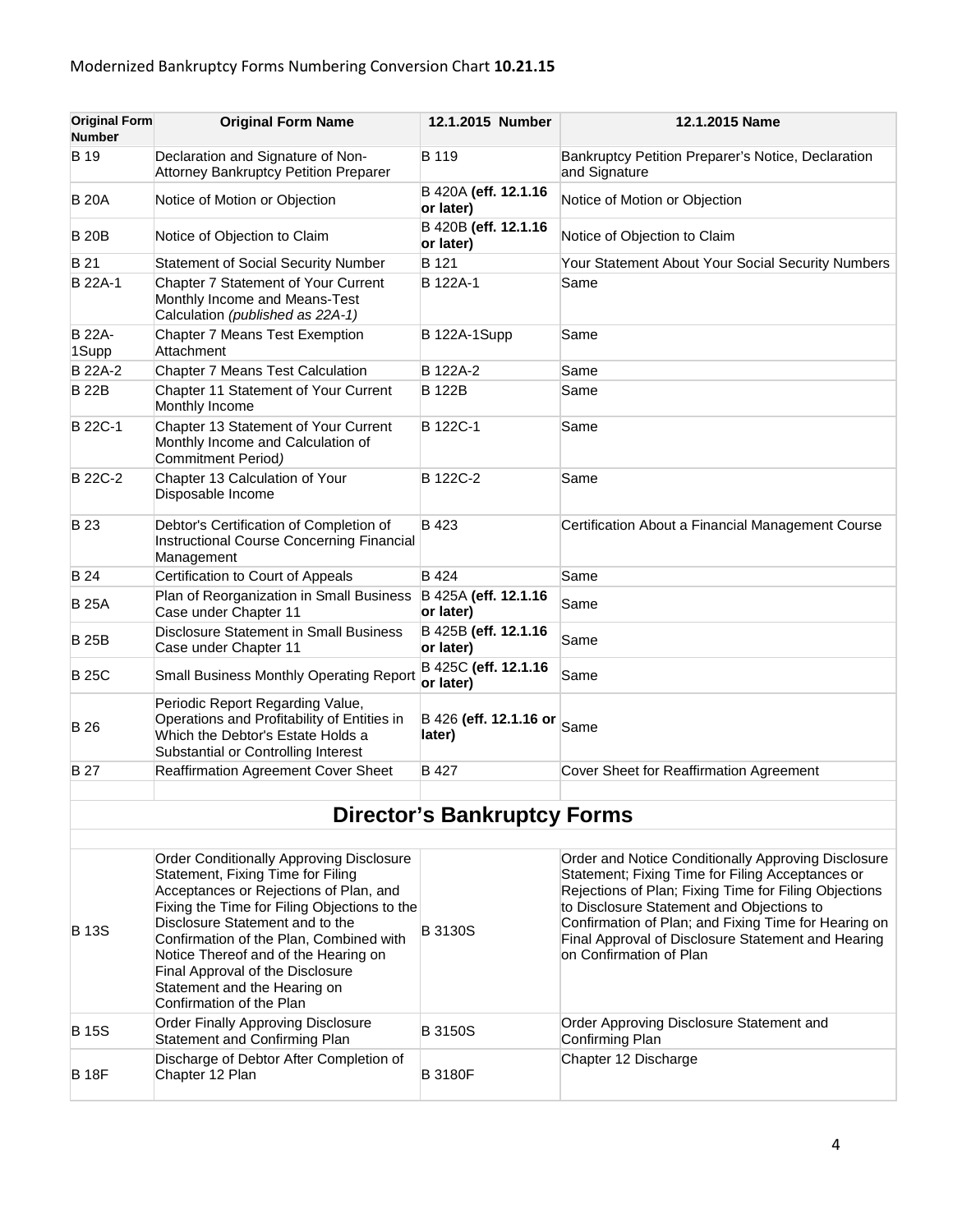| <b>Original Form</b><br><b>Number</b> | <b>Original Form Name</b>                                                               | 12.1.2015 Number     | 12.1.2015 Name                                                                       |
|---------------------------------------|-----------------------------------------------------------------------------------------|----------------------|--------------------------------------------------------------------------------------|
| <b>B</b> 18FH                         | Discharge of Debtor Before Completion of<br>Chapter 12 Plan                             | <b>B</b> 3180FH      | Chapter 12 Hardship Discharge                                                        |
| <b>B</b> 18J                          | Discharge of Joint Debtors (Chapter 7)                                                  | <b>B</b> 318         | Discharge of Debtor in a Chapter 7 Case (combined<br>with Form 318)                  |
| <b>B</b> 18JO                         | Discharge of One Joint Debtor (Chapter 7) <b>B 318</b>                                  |                      | Discharge of Debtor in a Chapter 7 Case (combined<br>with Form 318)                  |
| <b>B</b> 18RI                         | Discharge of Individual Debtor in a<br>Chapter 11 Case                                  | <b>B3180RI</b>       | Individual Chapter 11 Discharge                                                      |
| <b>B</b> 18W                          | Discharge of Debtor After Completion of<br>Chapter 13 Plan                              | <b>B</b> 3180W       | Chapter 13 Discharge                                                                 |
| <b>B</b> 18WH                         | Order Discharging Debtor Before<br>Completion of Chapter 13 Plan                        | <b>B3180WH</b>       | Chapter 13 Hardship Discharge                                                        |
| B 104                                 | Adversary Proceeding Cover Sheet                                                        | B 1040               | Same                                                                                 |
| B 131                                 | <b>Exemplification Certificate</b>                                                      | <b>B</b> 1310        | Same                                                                                 |
| B 132                                 | Application for Search of Bankruptcy<br>Records                                         | B 1320               | Same                                                                                 |
| B 133                                 | <b>Claims Register</b>                                                                  | B 1330               | Same                                                                                 |
| <b>B</b> 200                          | Required Lists, Schedules, Statements<br>and Fees                                       | <b>B</b> 2000        | Same                                                                                 |
| <b>B</b> 201A                         | Notice to Individual Consumer Debtor                                                    | B 2010               | Notice Required by 11 U.S.C. § 342(b) for Individuals<br>Filing for Bankruptcy       |
| <b>B201B</b>                          | Certification of Notice to Individual<br>Consumer Debtor(s)                             | B 101                | Voluntary Petition for Individuals Filing for Bankruptcy<br>(combined with Form 101) |
| B 202                                 | <b>Statement of Military Service</b>                                                    | B 2020               | Same                                                                                 |
| B 203                                 | Disclosure of Compensation of Attorney<br>for Debtor                                    | B 2030               | Same                                                                                 |
| B 204                                 | Notice of Need to File Proof of Claim Due<br>to Recovery of Assets                      | B 2040               | Same                                                                                 |
| B 205                                 | Notice to Creditors and Other Parties in<br>Interest                                    | <b>B</b> 2050        | Same                                                                                 |
| <b>B</b> 206                          | Certificate of Commencement of Case                                                     | B 2060               | Same                                                                                 |
| B 207                                 | Certificate of Retention of Debtor In<br>Possession                                     | B 2070               | Same                                                                                 |
| <b>B210A</b>                          | Transfer of Claim Other Than for Security                                               | <b>B2100A</b>        | Same                                                                                 |
| <b>B210B</b>                          | Notice of Transfer of Claim Other Than for<br>Security                                  | <b>B2100B</b>        | Same                                                                                 |
| <b>B230A</b>                          | Order Confirming Chapter 12 Plan                                                        | <b>B2300A</b>        | Same                                                                                 |
| <b>B230B</b>                          | Order Confirming Chapter 13 Plan                                                        | <b>B2300B</b>        | Same                                                                                 |
| <b>B231A</b>                          | Order Fixing Time to Object to Proposed<br>Modification of Confirmed Chapter 12<br>Plan | <b>B2310A</b>        | Same                                                                                 |
| <b>B231B</b>                          | Order Fixing Time to Object to Proposed<br>Modification of Confirmed Chapter 13<br>Plan | <b>B2310B</b>        | Same                                                                                 |
| <b>B240A</b>                          | <b>Reaffirmation Documents</b>                                                          | <b>B2400A</b>        | Same                                                                                 |
| <b>B240B</b>                          | Motion for Approval of Reaffirmation<br>Agreement                                       | <b>B2400B</b>        | Same                                                                                 |
| <b>B240C</b>                          | Order on Reaffirmation Agreement                                                        | <b>B2400C</b>        | Same                                                                                 |
| <b>B 240A/B</b><br><b>ALT</b>         | <b>Reaffirmation Agreement</b>                                                          | <b>B 2400A/B ALT</b> | Same                                                                                 |
|                                       | B 240C ALT Order on Reaffirmation Agreement                                             | <b>B 2400C ALT</b>   | Same                                                                                 |
| <b>B</b> 250A                         | Summons in an Adversary Proceeding                                                      | <b>B 2500A</b>       | Same                                                                                 |